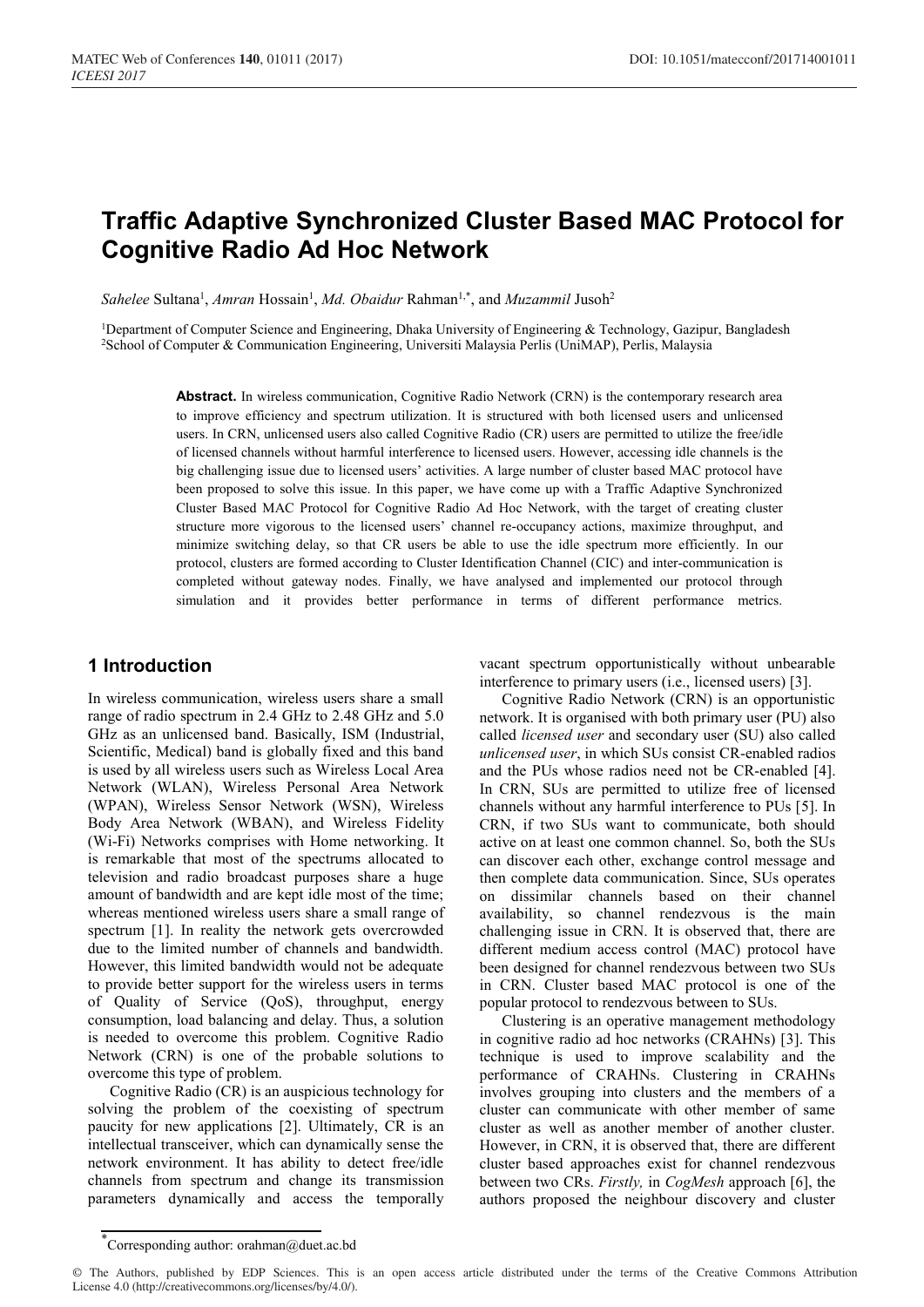formation process. In this paper, when a new SU wants to join a cluster, the protocol just permits SU to join the cluster it meets first [6]. However, in this protocol, when SU is increased in a cluster, overall throughput is decreased and overhead ratio is increased accordingly. *Secondly,* in *Cluster-based MAC* approach [7], clustering is formed based on reserved values of neighbour nodes. Reserved values are also computed using three factors such as capacity, stability degree and quality of each link among the neighbours. It is the channel centric and common control channel (CCC) based protocol [7]. However, this approach is comparatively very complex to form cluster and inter cluster communication is impossible due to lack of gateway node(s). In this paper, we emphasis on three special issues, *firstly,* we propose a new MAC protocol named as Traffic Adaptive Synchronized Cluster Based MAC Protocol for CRAHNs. The core aim of this protocol is to create the cluster construction more robust to PU actions so as to use the free radio spectrum more competently, *secondly*, we also propose a new cluster formation algorithm based on CIC that deals with the network topology management and maintenance. Therefore, proposed algorithm can maximize the cluster throughput and maintain the cluster stability and *thirdly,* it significantly improves the performance under high traffic loads.

As a whole our proposed work makes the following contributions:

- 1. Design a new efficient MAC protocol to create the clusters that work powerfully and also more vigorous to PUs activities and design an efficient cluster formation algorithm based on cluster identification channel CIC (described later).
- 2. Minimize switching delay of SUs and minimize the contention of same channel and also maximize channel utilization for intra-communication using traffic adaptive technique.
- 3.Target to maximize throughput and easily build up inter-communication without gateway node(s).

The rest of the paper is organized as follows: in Section 2 the related works and problem statements are presented. Section 3 describes the proposed MAC protocol operation and performance evaluation is described in Section 4, and Section 5 concludes the paper.

# **2 Related works and problem statement**

In this section we describe a number of cluster based MAC protocols those have been proposed for CRAHNs to solve the channel rendezvous problem such as-*CogMesh approach* [6], *cluster-based MAC approach* [7], *spectrum opportunity based clustering (SOC) approach* [8], *stability-capacity-adaptive routing approach* [9] and *distributed message passing approach* [10].

# **2.1 CogMesh MAC approach**

*CogMesh* approach [6], is a decentralized and distributed cluster based MAC protocol.This protocol consists of two periods such as: (i) *guaranteed access* and *random access* periods, where the *guaranteed access* period is used for data communication in and between clusters, and the *random access* period is used for control message exchange. In CogMesh, clusters are interconnected in two ways such as (i) two Cluster Heads (CHs) are connected by one gateway node, and (ii) CHs are connected by two gateway nodes when no node is 1-hop neighbor of two CHs [6]. However, in this protocol, if a new SU wants to join a cluster, the protocol just agrees SU to join the cluster it meets first and gateway node must exist for communication. Though, in this protocol, when SU is increased in a cluster, overall throughput is decreased, overhead ratio is increased and switching delay is increased accordingly.

# **2.2 Cluster-based MAC approach**

*Cluster-based MAC* approach [7], is an approach, which main aim is to make the cluster structure more vigorous to PU activities. In this approach, clustering is formed based on available channels, geographical position and experienced statistics and reserved values of neighbour nodes [7]. Reserved values are also computed using three factors such as capacity, stability degree and quality of each link among the neighbours. However, this approach is comparatively very complex to form cluster and inter cluster communication is impossible due to lack of contiguous cluster gateway node(s).

# **2.3 SOC approach**

In *SOC* approach [8], neighbouring SUs are grouped with similar channel availability in the similar cluster. In this approach SUs individually compute their cluster memberships by solving the maximum edge biclique problem [11] and every SU broadcast the computed cluster membership statistics to their neighbors, and update cluster affiliations consequently and then new cluster information is rebroadcasted to SUs. Though, in this protocol generates large number of clusters with small cluster size. For that reason channels switching delay and overhead ratio is increased. In addition intercluster coordination problem may arise, when CH randomly selects a channel.

# **2.4 Stability capacity adaptive routing approach**

*Stability capacity adaptive routing* approach [9], is a routing scheme for a multi hop high-mobility CRN*.* This scheme considers the path stability and node capacity. In this protocol, inter-cluster control channels and gateway nodes are selected from the CHs, considering the (i) average delay of control information transmission between two CHs, and (ii) the total throughput of control channels [9]. However, clustering is formed based on the radio link availability. In this approach, CH and control channel selection is major issue and switching overhead is increased due to PU activities.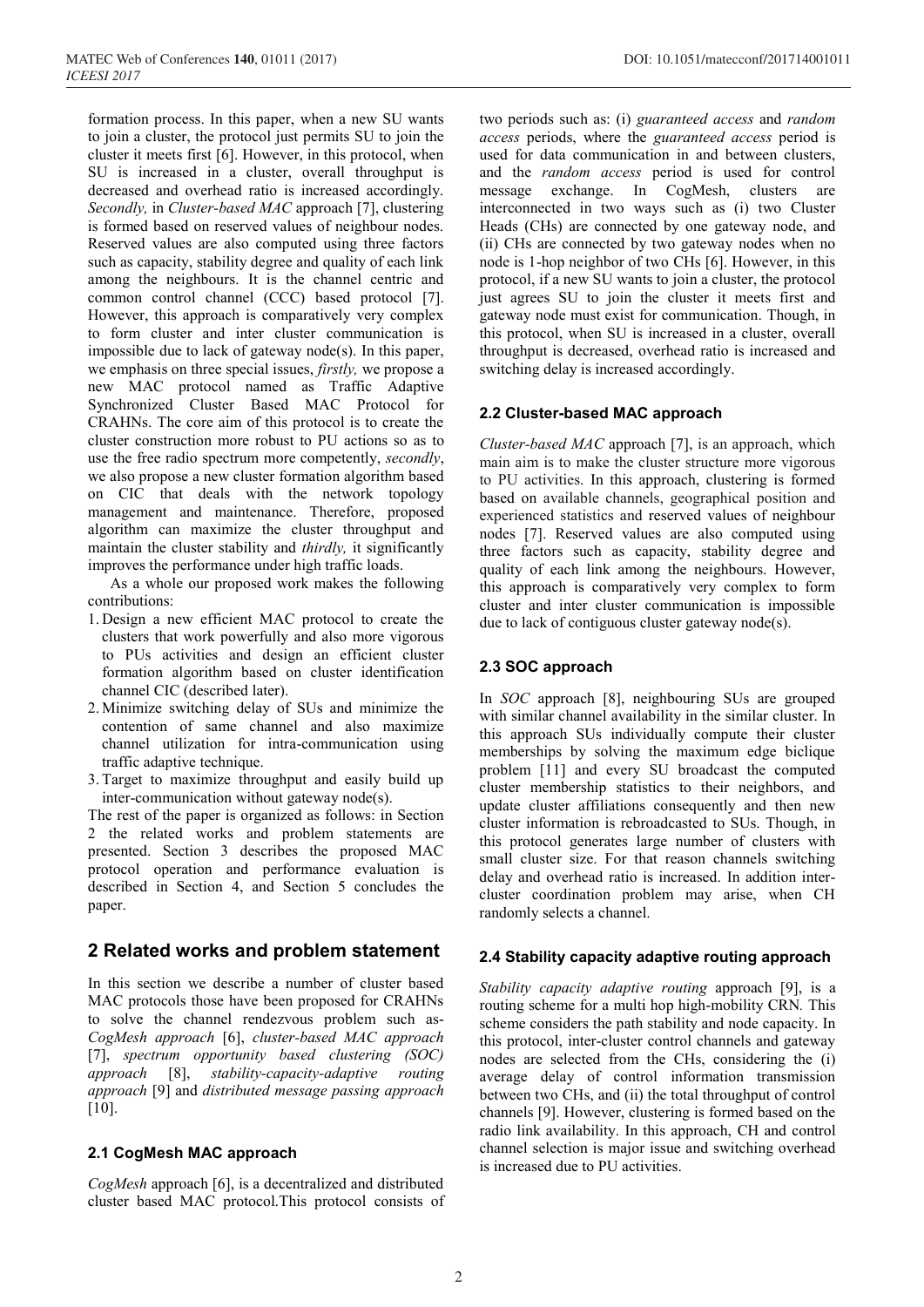## **2.5 Distributed message passing approach**

*Distributed message passing* approach [10], is distributed clustering approach which is used affinity propagation technique [10]. In this approach, nodes interchange data containing local network information with their direct neighbors until a high excellence set of CHs and a well-organized cluster structure emerges. Though, in this approach clustering is formed based on affinity dissemination message passing method. Therefore, the result of this approach is, it produce smaller number of cluster with large cluster size. This approach only focus on the clustering structure design, but how to implement them in MAC protocol is not clear.

## **3 Proposed cluster-based MAC protocol**

#### **3.1 System model**

We consider a cognitive radio ad hoc network with *N* number of channels and there are a total of *M* SUs in the network and each SU is equipped with a single radio. It is assumed that the radio can be used for listening to the control signals in a Common Control Channel of ISM band, and on the other hand while transmitting/receiving data the SU can have an access to the other available channels. At a given time, a SU can only sense the radio spectrum and generates the *Available Channel List (ACL).* A node can communicate with its neighbours when they are regulated to the same channel. For i<sup>th</sup> *SU*, denoted by *SUi,* the set of available channel list sensed by  $SU_i$  is  $C_i = \{ch_1, ch_2, ch_3...ch_n\}$ , where *n* is the total number of available channels detected by *SUi*. Here, we assume that the node mobility is slow and the channel accessibility at each node variations at a relatively low rate, such that the network topology does not alter during the cluster creation process [7].

#### **3.2 Protocol operation**

In this section we describe the proposed protocol operation. Our proposed protocol operation is divided into a sequence of periods those combinely defines a superframe. The periods of the proposed superframe are (1) Spectrum Sensing Period (2) Beacon & Cluster Formation Period (3) Data Exchange Period. The arrangement of the superframe is shown in Fig.1.

| Part | Jynamic part |  |
|------|--------------|--|
|      |              |  |

| Spectrum |            | Beacon & Data Exchange Period (3) |
|----------|------------|-----------------------------------|
| Sensing  | Cluster    |                                   |
| Period   | Formation  |                                   |
|          | Period (2) |                                   |

**Fig. 1.** Superframe Structure

The description of sequences are described in following sections. It is to note the superframe consists of a fixed part having the periods 1 and 2 and a dynamic part with period 3. The duration of dynamic periods depend on the number of available channels *n* amongst all the nodes.

## *3.2.1 Spectrum Sensing and Available Channel List Sorting*

Initially, when a SU appears in the network, the node scan the channel spectrum and upon detecting available channels creates an *Available Channel List (ACL).* Thereafter, sort the *ACL* in ascending order, which is mandatory for cluster formation. Suppose after spectrum sensing, nodes 1, 2, 3, 4, 5 and 6 determine  ${ch_3, ch_1, ch_2}, {ch_1, ch_5, ch_2}, {ch_2, ch_3}, {ch_5, ch_4}, {ch_5, ch_3}$ and  ${ch_4, ch_3, ch_5}$  as available channels, respectively and after sorting, the sorted *ACL* of nodes 1, 2, 3, 4, 5 and 6 will be  $\{ch_1, ch_2, ch_3\}, \{ch_1, ch_2, ch_5\}, \{ch_2, ch_3\}, \{ch_4,$ ch<sub>5</sub>}, {ch<sub>3</sub>, ch<sub>5</sub>} and {ch<sub>3</sub>, ch<sub>4</sub>, ch<sub>5</sub>} respectively. We have defined the first channel of the sorted *ACL* as *Cluster Identification Channel (CIC)*. So,  $ch<sub>1</sub>$  will be the  $CIC$  of nodes 1 and 2, ch<sub>2</sub> will be the  $CIC$  of node 3, ch<sub>3</sub> will be the *CIC* of nodes 5 and 6, and ch<sub>4</sub> will be the *CIC* of node 4 respectively.

## *3.2.2 Beacon Period in Common Control Channel (CCC)*

After spectrum sensing, all the SUs tune their radio to a Common Control Channel (CCC) and we assume that the CCC would be a frequency channel from the unlicensed band. The motivation of using the CCC in unlicensed band is due to its always anytime availability, since there is no chance of occupying the CCC by the PU at any instance. Therefore, the CCC can be used for the beacon period of the superframe (as mentioned in Fig. 1). Furthermore, in the beacon period all the nodes of the network synchronize their clocks [12], exchange their control messages and share their respective *ACLs*. Hence, all the nodes of the network become aware about its corresponding cluster and cluster neighbours.

## *3.2.2.1 Cluster formation*

According to our cluster formation algorithm, at most number of cluster would be *N*. Here, *N* is the total number of channels. Consider a network with 15 SUs, 6 PUs and total channel number *N*=6 as shown in Fig. 2. The nodes sorted *ACL* is shown in table 1. In the cluster formation algorithm, according to *CIC,* the network is divided into 4 clusters. So, nodes 8, 14, 4, 5, and 15 will form cluster-1(i.e*., CIC=1*), nodes 11, 1, 2, 3 and 10 will form cluster-2 (i.e., *CIC=2*), nodes 6, 7, and 9 will form cluster-3(i.e., *CIC=3*), and nodes 12 and 13 will form cluster-4 (i.e., *CIC=4*), which is shown in Fig. 3.

#### *3.2.2.2 Node join to cluster or re-clustering*

In this section we discuss (i) how a new node joins to the network as well as to cluster (ii) how handle the PU activities if a PU is occupied any channel (iii) how handle the PU activities if PU is occupied the *CIC.*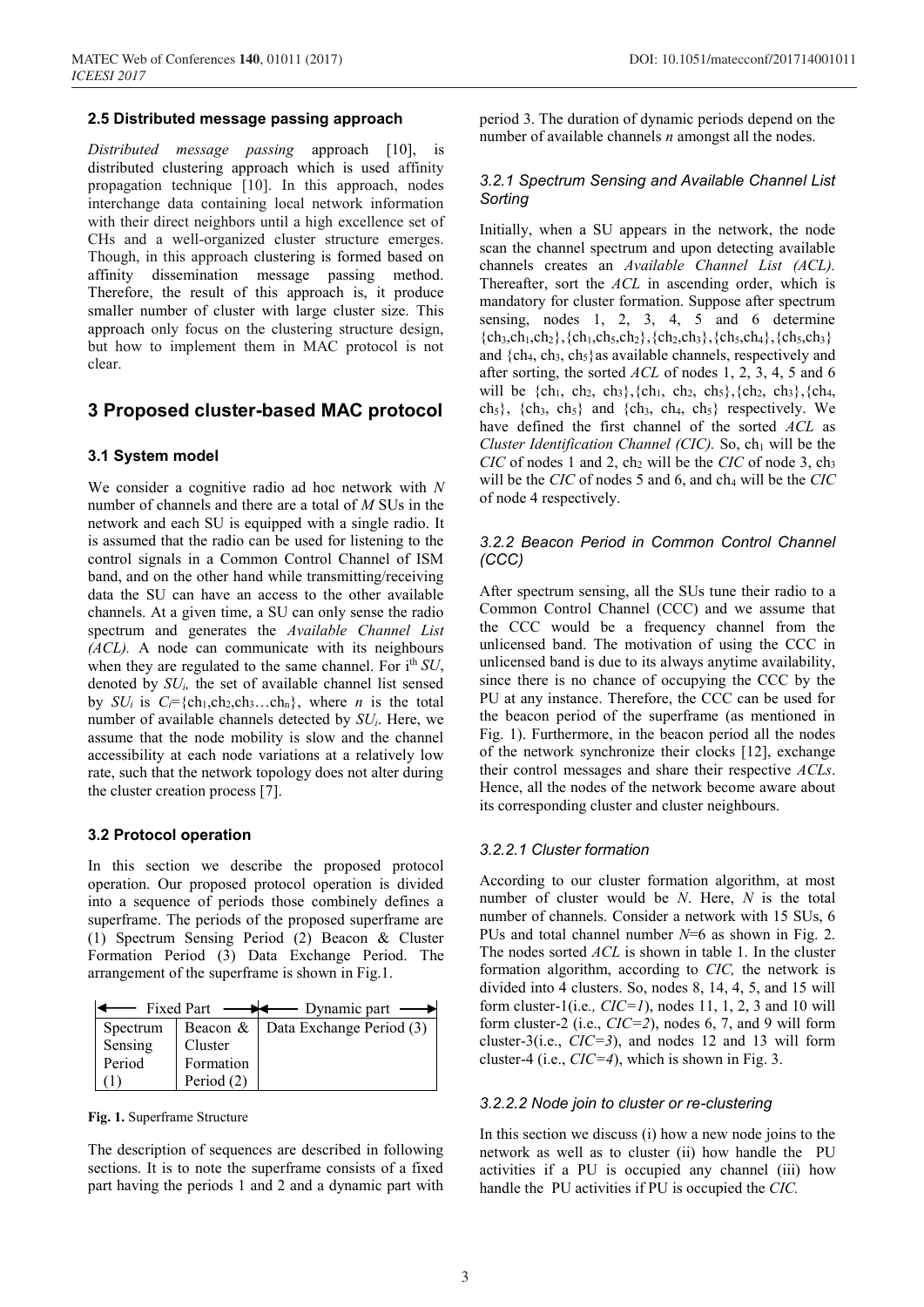| No. of         | Available<br>Sorted<br>Channel<br>List |  |  |  |  |  |
|----------------|----------------------------------------|--|--|--|--|--|
| Nodes          | (ACL)                                  |  |  |  |  |  |
|                | $\{ch_2, ch_3, ch_5, ch_6\}$           |  |  |  |  |  |
| 2              | $\{ch_2, ch_3, ch_5, ch_6\}$           |  |  |  |  |  |
| 3              | ${ch_2, ch_3, ch_5, ch_6}$             |  |  |  |  |  |
| $\overline{4}$ | $\{ch_1, ch_3, ch_5, ch_6\}$           |  |  |  |  |  |
| 5              | ${ch_1, ch_2, ch_3, ch_4, ch_6}$       |  |  |  |  |  |
| 6              | ${ch_3, ch_5, ch_6}$                   |  |  |  |  |  |
| 7              | ${ch_3, ch_5, ch_6}$                   |  |  |  |  |  |
| 8              | $\{ch_1, ch_3, ch_4, ch_5\}$           |  |  |  |  |  |
| 9              | ${ch_3, ch_4, ch_5, ch_6}$             |  |  |  |  |  |
| 10             | ${ch_2, ch_3, ch_4, ch_5, ch_6}$       |  |  |  |  |  |
| 11             | ${ch2, ch4, ch5, ch6}$                 |  |  |  |  |  |
| 12             | $\{ch_4, ch_5, ch_6\}$                 |  |  |  |  |  |
| 13             | $\{ch_4, ch_5, ch_6\}$                 |  |  |  |  |  |
| 14             | $\{ch_1, ch_2, ch_3, ch_4, ch_5\}$     |  |  |  |  |  |
|                |                                        |  |  |  |  |  |

**Table 1.** Sorted ACL of all nodes.



**Fig. 2.** Simple CRN architecture model



**Fig. 3.** Clusters after cluster formation

*Firstly*, when a new node wants to join to a cluster, it sends beacon on CCC and it will join a cluster according to *CIC*. *Secondly,* if a PU is occupied any channel

instead of *CIC* or any occupied channel is free at any time. This means that when the sorted *ACL* at a node changes due to the PU, the node's neighbours have to be updated about its new channel list. *Thirdly,* if a PU is occupied *CIC* of a node(s) in same cluster. Then the node(s) resorted its *ACL*, and then it will join to that cluster according to new *CIC* and it is maintained by CH. Suppose in Fig.3, node 4 is the member of cluster-1 and its sorted  $\Lambda CL$  is {ch<sub>1</sub>, ch<sub>3</sub>, ch<sub>5</sub>, ch<sub>6</sub>} so it's *CIC* is {ch1}. Let a *PU* occupied the *CIC* of node 4 then the new sorted *ACL* of node 4 is  $\{ch_3, ch_5, ch_6\}$ , then the node 4 wants to join to the cluster-3, because its new *CIC* is now 3. Therefore, 4 sends the beacon on CCC and exchange its information with its neighbours. In this case, the *CH* of cluster-3 response the beacon of 4 and finally joint to the cluster-3. This procedure is called reclustering. So the node 4 will be the new member of cluster-3.

#### *3.2.3 Data Exchange Period*

Data exchange period is dynamic part of our proposed protocol. It is called dynamic because the duration of dynamic periods depend on the number of available channels  $n$  amongst all the nodes. The node(s) divides time into *n* number of identical time slots of fixed duration  $T_{C}$ . Here *n* is the number of available channels of a node. Each time slot is dedicated to one channel for data exchange. The time slots of a node may vary according to its channel availability. Hence, number of channel slot (*Nslot*) of a node is dynamic, which is depends on available channels *n*, so channel slots of a node at most *Nch* slots. Therefore, number of channel slots of a node must be  $N_{slot} \leq N_{ch}$ . Data communication between nodes may be two types such as (i) Intracommunication and (ii) Inter-communication. The operations are described below.

#### *3.2.3.1 Intra-communication*

When nodes of same cluster are communicating with each other, this is called intra-communication. During



**Fig. 4.** Intra-communication scenario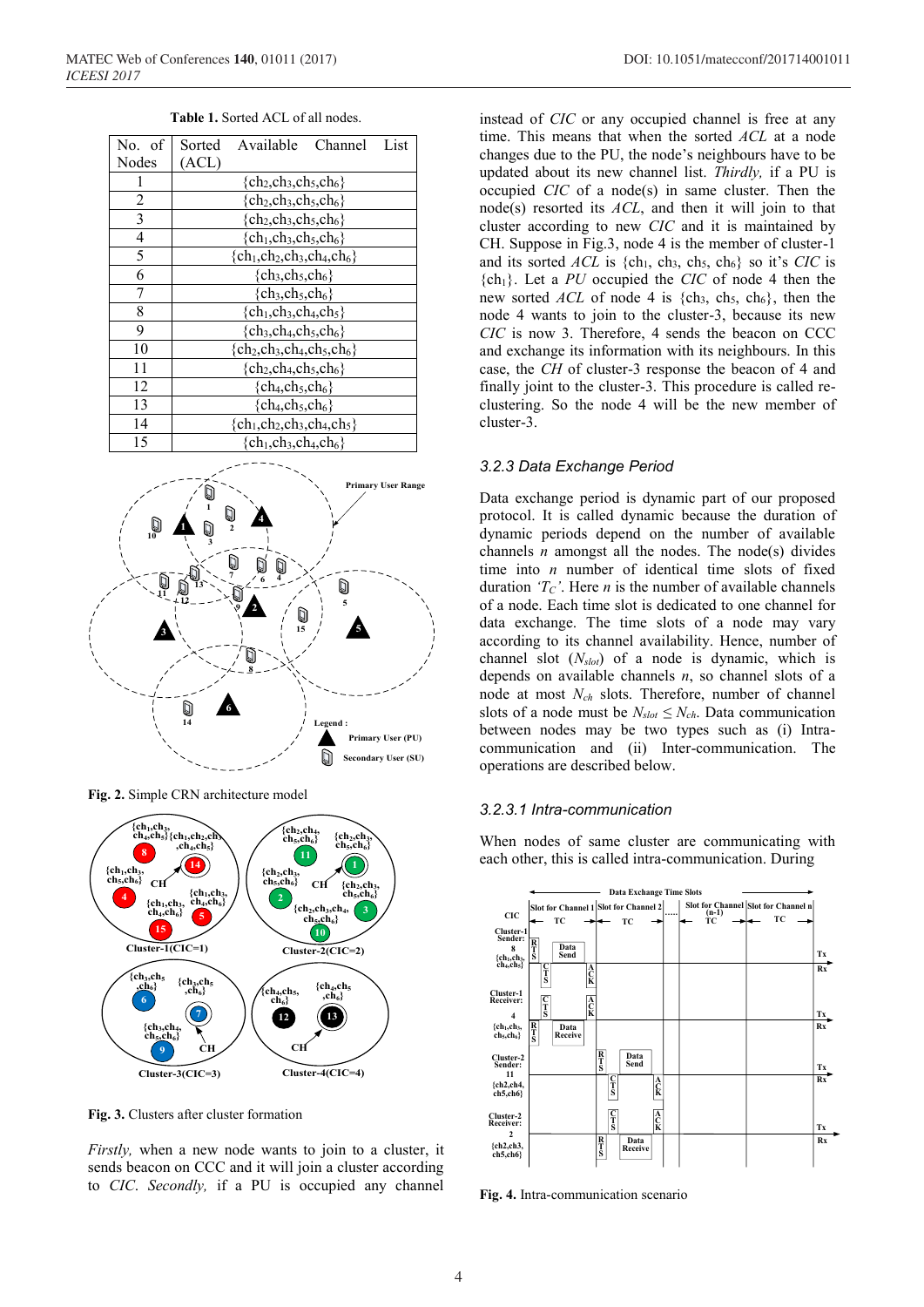intra-communication, a node transmits and receives data packets on *CIC*, which is available on all nodes of the same cluster*.* Since each time slot is dedicated to one channel. However, in case of increasing the traffic load on *CIC*, then nodes exchange data packets on second available channel in sorted *ACL*, which is maintained by *CH*. The details intra-communication is illustrated in Fig. 4. Suppose according to Fig. 3 cluster-1 has five nodes *8, 4, 14, 15,* and *5* and *CIC* is {ch1}. In Fig. 4, let, a sender node *8* wants to communicate with receiver node *4*, then *8* will start exchange control signals (i.e., *RTS* and *CTS)* similar to IEEE 802.11 DCF with node *4* on their *CIC* (i.e., ch<sub>1</sub>) in time slot 1, then  $\delta$  sends data packets to node *4* and node *4* receives data packets from node *8* and finally node *4* sends acknowledgement (i.e., ACK) to node *8* for confirming successful communication. However, according to this procedure other cluster members are completed their communication on their *CIC* during intracommunication.

## *3.2.3.2 Inter-communication*

When members of one cluster are communicating with members of other clusters, this is called intercommunication. It is also called cluster to cluster communication. Since, all nodes are synchronized and each node aware the information's about its neighbours and their sorted *ACL,* so during inter-communication, nodes transmits and receives data packets on particular time slot, which is assigned to a particular channel and available of both of them. Inter-communication is illustrated in Fig. 5. In Fig. 5, suppose according to Fig. 3 sender node *14* of cluster-1 wants to communicate with receiver node *11*of cluster-2*.* Then node *14* chooses one of the channels common between itself and its neighbour. Then node *14* waits for the time slot which represents the chosen channel. Since all nodes will be listening to that channel in that slot duration, then *14* will start exchange control signals (i.e., *RTS* and *CTS*) with its neighbour node *11* and data is exchanged after exchanging the control signals similar to IEEE 802.11 DCF and so on.



**Fig. 5.** Inter-communication scenario

# **4 Performance evaluation**

We have demonstrated the performance evaluation and implemented of our proposed protocol and compare the results with that of a Custer-based MAC protocol. We have used our own simulation model developed in Java platform. In this simulation environment, 10 channels are used for modeling licensed channels for PUs and randomly some of the channels made free/unlicensed and set available to the SUs. Maximum 100 nodes are deployed in 600 x 600 m2 area to make variation in number of PU and SU. The transmission range of each node is set to 250*m*. In our simulation, for evaluation the performance of proposed MAC protocol, and Clusterbased MAC, we have considered three performance metrics such as-*, Number of Cluster, Throughput, Packet Transmission Delay.*

## **4.1 Number of cluster formation**

Fig. 6 shows the number of cluster formation of proposed MAC with the Cluster-based MAC protocols as the number of SUs are increased. From the Fig. 6 we can see that as the number of SUs nodes increases, the Cluster-based MAC protocol generates a large number of clusters. The main cause for this behaviour is that Cluster-based MAC is used link centric cluster formation algorithm, and on the other hand our proposed MAC protocol is used number of channel centric cluster formation algorithm. Cluster-based MAC uses multiple CCC, so increase number of cluster, increase the complexity as well as decrease channel rendezvous. In contrast, our proposed MAC does not use multiple CCC, it uses only CIC, so decrease number of cluster and it is steady which is shown in Fig. 6 as worst case and average case.



**Fig. 6.** Number of cluster Vs. Number of SUs nodes

#### **4.2 Throughput performance**

Fig. 7 demonstrate the aggregated throughput of proposed MAC with the Cluster-based MAC protocols as the network traffic is increased. The throughput of our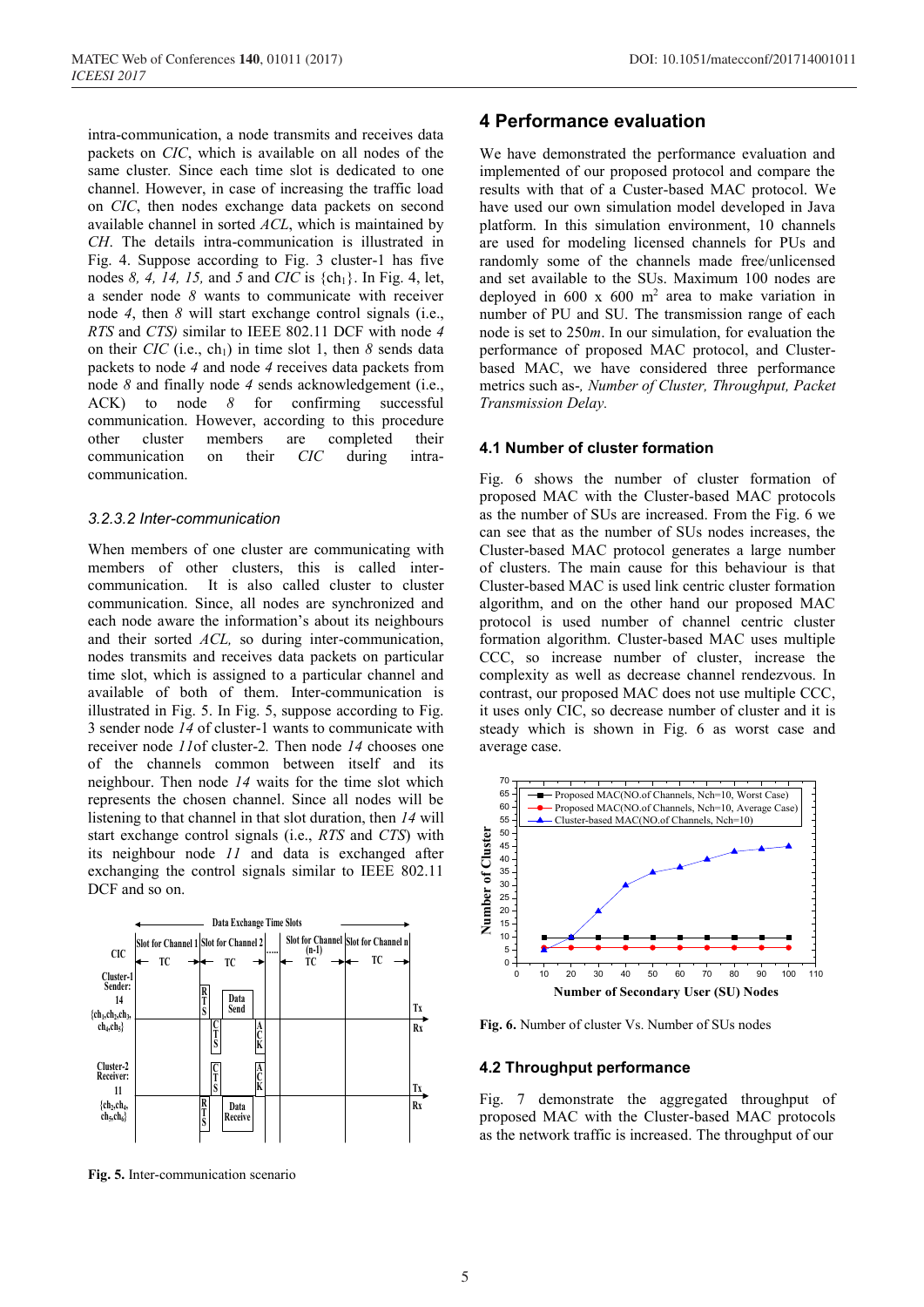

**Fig. 7.** Aggregated throughput Vs. traffic load

proposed MAC is significantly higher than Cluster-based MAC protocol. This is due to the fact that, Cluster-based MAC is CCC based solution, so bottleneck situation may occur in CCC. Therefore, throughput is decreased when network traffic is increased. In addition, inter cluster communication depends on the gateway nodes in Cluster-based MAC. Therefore, throughput may decrease lack of gateway node. On the other hand, our proposed protocol is channel id centric cluster based protocol, so communication takes place in the  $1<sup>st</sup>$  channel of the sorted *ACL* list (i.e., *CIC*). Additionally, our proposed MAC does not depend on the CCC as well as gateway node during inter cluster communication. Therefore, throughput is increasing, when network traffic is increased.

## **4.3 Packet transmission delay**

Fig. 8 demonstrate the packet transmission delay of proposed MAC with the Cluster-based MAC protocols as the network traffic is increased. The packet transmission deal of our proposed MAC is significantly lower than Cluster-based MAC protocol. This is due to the fact that, Cluster-based MAC is CCC based solution, so bottleneck situation may occur in CCC. Therefore, comparatively delay is increased when network traffic is increased. On the other hand, our proposed MAC is channel id centric cluster based protocol, so communication takes place in the 1<sup>st</sup> channel of the sorted *ACL* list (i.e., *CIC*). Additionally, our proposed



**Fig. 8.** Packet transmission delay Vs. traffic load

MAC does not depend on the CCC as well as gateway node during inter cluster communication. Therefore, comparatively delay is lower than Cluster-based. Moreover, due to more stable cluster structure proposed protocol has lower delay than Cluster-based MAC protocol.

# **5 Conclusion**

In this paper we have presented a new cluster based MAC protocol for CRN using CIC based mechanism for SUs considering available channel list. The aim of proposed protocol is to create cluster structure more vigorous and use spectrum powerfully. Our proposed cluster formation algorithm is based on CIC and goals to maximize cluster throughput and maintain the cluster steadiness. Proposed MAC protocol algorithm ensures that maximum number of SUs can make channel rendezvous and successfully complete their data transmission with each other during intra and inter communication without gateway nodes(s). The simulation result show that proposed MAC can achieve lower number of clusters in the network, higher throughput, minimize packet transmission delay.

This work was collaboratively conducted by Universiti Malaysia Perlis (UniMAP) and by the Department of Computer Science and Engineering of Dhaka University of Engineering & Technology (DUET), Gazipur, Bangladesh and Dr. M. O. Rahman is the corresponding author.

## **References**

- 1. A. Hossain, S. Sultana, M.O. Rahman, Receiver Initiated Multi-channel Medium Access Control Protocol for Cognitive Radio Network, 2nd International Conference on Electrical Information and Communication Technology (EICT), 350- 355(2015)
- 2. C. Ghosh, S. Roy, D. Cavalcanti, Coexistence challenges for heterogeneous cognitive wireless networks in TV white spaces, IEEE Wireless Communications Journal, **18**, 22-31(2011)
- 3. J. Zhang, F. Yao, H. Zhao,Distributed Clustering in Cognitive Radio Ad Hoc Networks Using Soft-Constraint Affinity Propagation, Journal of Radio engineering, **21**, 785-794(2012)
- 4. N. Meghanathan, A survey on the communication protocols and security in cognitive radio networks, International Journal of Communication Networks and Information security (IJCNIS), **5**, 19-38(2013)
- 5. I. F. Akyildiz, W. Y. Lee, M. C. vuran, S. Mohanty, Next generation dynamic spectrum access/cognitive radio wireless networks: a survey, Journal of Computer Networks, **50**, 2127-2159(2006)
- 6. T. Chen, H. Zhang, G.M. Maggio, I. Chlamtac, CogMesh: A cluster-based cognitive radio network, In *Proceedings of IEEE DySPAN,* 168-178(2007)
- 7. X. Li, F. Hu, H. Zhang, X. Zhang, A Cluster-Based MAC Protocol for Cognitive Radio Ad Hoc